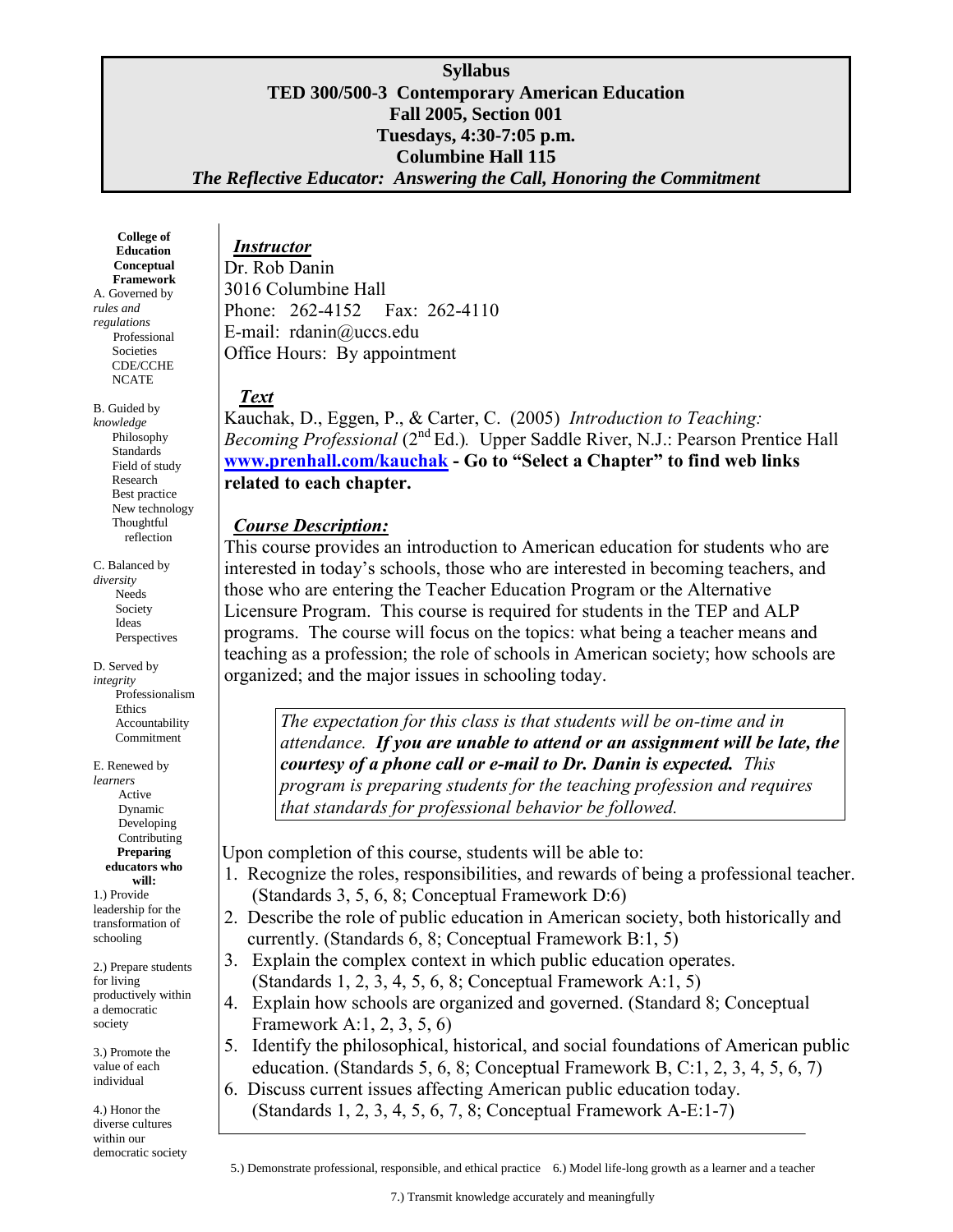- 7. Demonstrate knowledge and understanding of the context of contemporary American education, past and present developments, issues, research, and social influences in the field of education. (Standards 1, 2, 3, 4, 5, 6, 7, 8; Conceptual Framework A-E:1-7)
- 8. Describe possible directions for education in the twenty-first century. (Standard 8; Conceptual Framework B, E:1, 2, 3, 4, 5, 7)
- 9. Use technology as a tool and a support for learning including e-mail, the Internet, and PowerPoint. (Standard 7; Conceptual Framework B, E:1, 2, 5, 7)

Expected levels of teaching and learning for this course are at the basic and developing stages of understanding.

Specific Performance-Based Standards for Colorado Teachers will be addressed in this course. The expected performance level for each specified professional standard is denoted by the following scoring guide:

Level 1 Basic (B) - The student is introduced to the professional standard and demonstrates a basic level of knowledge and understanding.

Level 2 Developing (D) - The student demonstrates an increasing knowledge and understanding of the professional standard.

## Standard One: Knowledge of Literacy

1.5 Utilize Colorado Model Content Standards in Reading and Writing for the improvement of instruction. (B)

Standard Two: Knowledge of Mathematics

2.2 Utilize Colorado Model Content Standards in Math for the improvement of instruction. (B)

## Standard Three: Knowledge of Standards and Assessment

3.4 Assess, compare and contrast the effects of various teaching strategies on the individual student performance relative to content standards. (B)

3.5 Use assessment data as a basis for standards-based instruction. (B)

3.6 Provide effective verbal and written feedback that shape improvement in student performance on content standards. (B)

3.8 Ensure that instruction is consistent with school district priorities and goals, the Colorado Model Content Standards, and the 1999 Colorado Accreditation Program. (B)

## Standard Four: Knowledge of Content

4.1 Utilize content knowledge to ensure student learning. (B)

4.3 Apply expert content knowledge to enrich and extend student learning. (B)

## Standard Five: Knowledge of Classroom and Instructional Management

5.1 Create a learning environment characterized by acceptable student behavior, efficient use of time, and disciplined acquisition of knowledge, skills, and understanding. (B)

5.4 Raise the academic performance level of a group of students, over time, to a higher level. (B) 5.5 Understand the cognitive processes associated with various kinds of learning (e.g., critical and creative thinking, problem structuring and problem solving, invention, memorization and recall) and ensure attention to these learning processes so that students can master content standards. (B)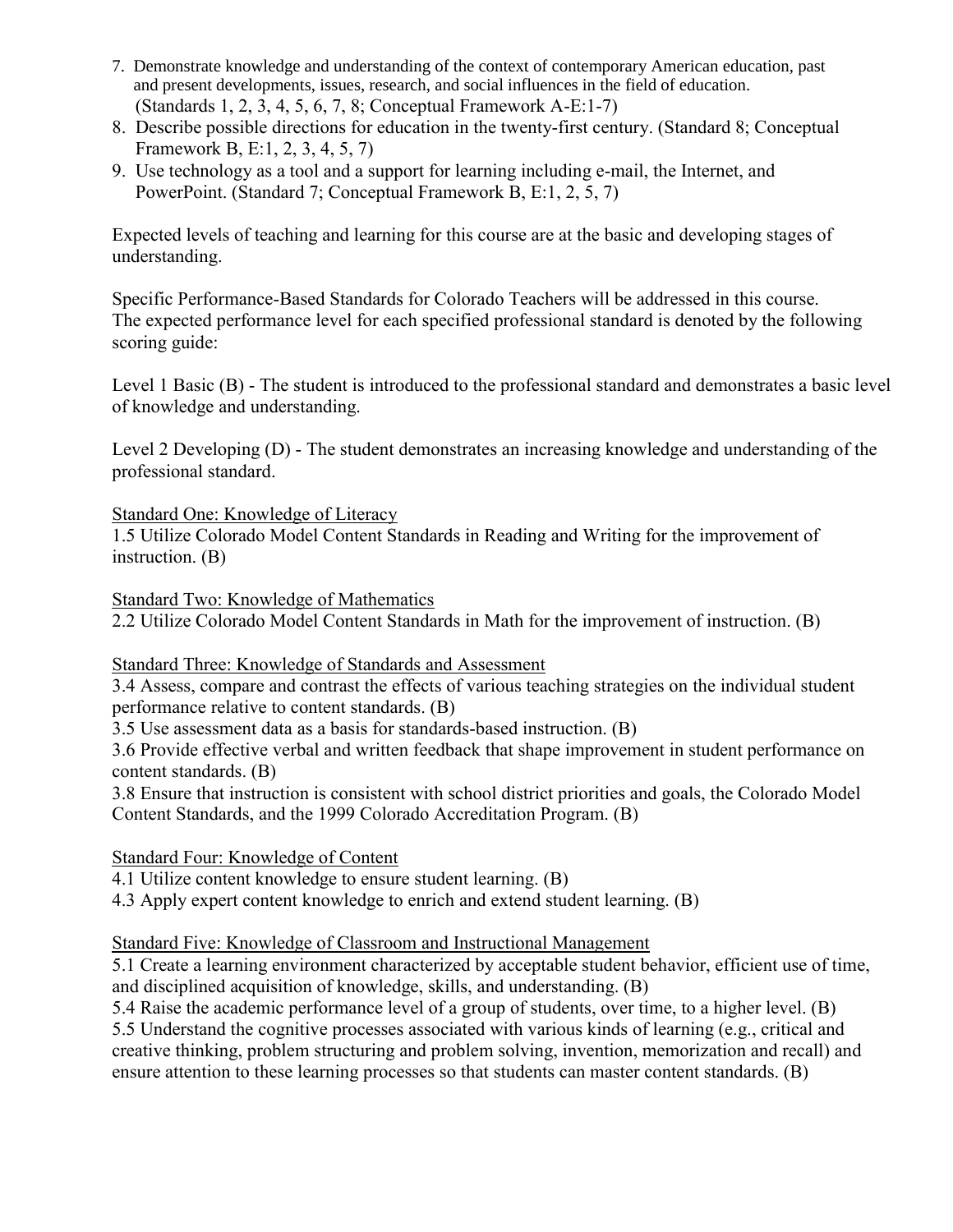Standard Six: Knowledge of Individualization of Instruction

6.1 Employ a wide range of teaching techniques to match the intellectual, emotional, and social level of each student, and choose alternative teaching strategies and materials to achieve different curricular purposes. (B)

6.2 Design and/or modify standards-based instruction in response to diagnosed student needs, including the needs of exceptional learners and English language learners. (D)

6.3 Utilize his/her understanding of educational disabilities and giftedness and their effects on student learning in order to individualize instruction for these students. (B)

6.4 Teach students within the scope of a teacher's legal responsibilities and students' educational rights, and follow procedures as specified in state, federal and local statutes. (D)

6.7 Use specific knowledge of student medical conditions and medications and their possible side effects on student learning and behavior. (B)

# Standard Seven: Knowledge of Technology

7.3 Utilize technology to manage and communicate information. (D)

Standard Eight: Democracy, Educational Governance and Careers in Teaching

8.1 Model and articulate the democratic ideal to students, including:

- The school's role in developing productive citizens.
- The school's role in teaching and perpetuating the principles of a democratic republic. (D)

8.2 Develop, on the part of the students, positive behavior and respect for the rights of others, and those moral standards necessary for personal, family and community well-being. (D)

- 8.3 Understand and respond to influences on educational practices including:
	- Federal and state constitutional provisions.
	- Federal executive, legislative and legal influences.
	- State roles of the governor, legislature and State Board of Education.
	- Local school districts, boards of education and boards of cooperative educational services.
	- Non-traditional and non-public schools, including: charter schools, religious schools and home schooling.
	- Public sector input from business, advocacy groups, and the public. (B)

8.4 Promote teaching as a worthy career and describe various career paths in education, including local, state, national, and international options, higher education, public and private education. (D)

## *Students with Disabilities*

Reasonable accommodations will be made for students who have a documented disability which interferes with completing this course. It is your responsibility to request any accommodations before assignments are due.

*The responsibility for ethical conduct, academic honesty and integrity rests with each individual member of the academic community. The Academic Honor Code outlines the standards of academic honesty which are followed in this class.*

# *Course Requirements*

**Each student must have a UCCS e-mail address**. These may be obtained through Computing Services.

Course assignments are considered exemplary when they meet or exceed the stated expectations of the assignment. It is expected that the student will seek clarification when he/she does not understand the purpose of the assignment. It is also expected that the student use comments made by the instructor on the assignment to improve future work.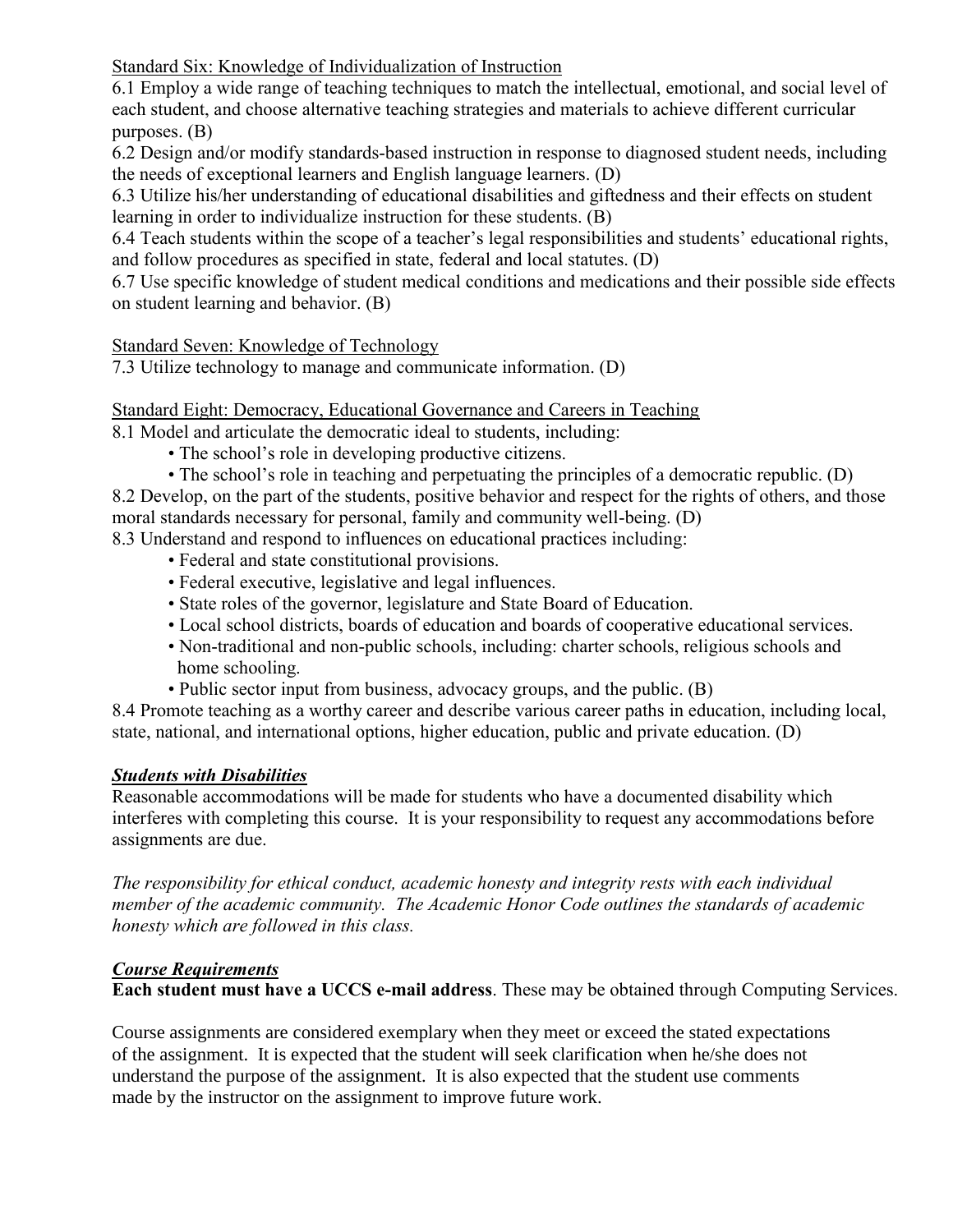*Written Products* – It is expected that assignments be completed on time (unless previous arrangements have been made by the student with the instructor a late assignment will result in a one point per day reduction in grade) and in accordance to the directions provided. The assignments demonstrate an understanding of the material via well-developed analyzation and integration of concepts presented. Assignments are at college level work in grammar, writing style and spelling. All written assignments must be word-processed and double-spaced. Please provide a cover page for each assignment which should include your name, course title and number (note either undergraduate or graduate), section number (with name of instructor), assignment title, and date. Please staple assignment; do not place in a folder or plastic cover. **All citations and bibliographies must follow APA (American Psychological Association) guidelines [\(http://www.wooster.edu/psychology/apa-crib.html\)](http://www.wooster.edu/psychology/apa-crib.html)**.

*Oral Presentations* – It is expected that oral presentations demonstrate an understanding of the material and the ability to apply concepts and ideas. Instructional aids enhance effectiveness of the presentation. Presentations are well structured and logically sequenced from introduction to summary/conclusion. Presentation time is effectively utilized. Material is presented with confidence and professionalism (e.g., good eye contact, vocal patterns, gestures) demonstrating knowledge and understanding of concepts presented. Student is able to anticipate and provide meaningful, well thought out answers to questions.

#### For All Students:

- 1. Regular class attendance, and active participation.**(20 points)**
	- This course is very interactive. We routinely participate in discussion and small group work. Students are expected to come prepared to actively engage in informed discussion and to communicate regularly, respectfully, and openly with classmates and professor. (Standards 1, 2, 3, 4, 5, 6, 7, 8)
- 2. Write a 2-3 page reflection/reaction paper on one of the following course topics:
	- Overview of Historical/Contemporary American Education
	- Context of American Public Education
	- Organization and Governance of Schools

From the **Internet**, do a search of the literature (at least two articles from varied sources) related to your chosen topic. Please incorporate information obtained from your search in your reflection/reaction paper and **attach the Internet articles to your paper**.

This reflection/reaction paper should include your opinions, agreement/disagreement, and questions supported by content from class, experiences, and readings.(Standards 3, 7, 8) **(Due October 4; 10 points)**

3. Develop a professional code of ethics based on materials presented in class. (Standards 5, 6, 8) **(Due October 18; 5 points)**

4. "Blue Eyed" reaction paper. After viewing this video in class you will be asked to write an approximately two page response to this documentary, along with an attached personal description of "multicultural education". The reaction paper should include stated implications for you as a teacher. This paper is due the following class. (Standards 6, 8) **(Due November 1; 10 points)**

 5. Using your knowledge about teaching, conduct a structured interview with a K-12 public school teacher. Write a 2-3 page summary of and reaction to your findings which should include insights on your approach to teaching. In order to put your interview and written summary into context, it is required that you observe this teacher in their classroom setting just prior to your interview. **Please turn in any observation and interview notes with your summary**. (Standards 3, 6, 8) **(Due November 22; 15 points**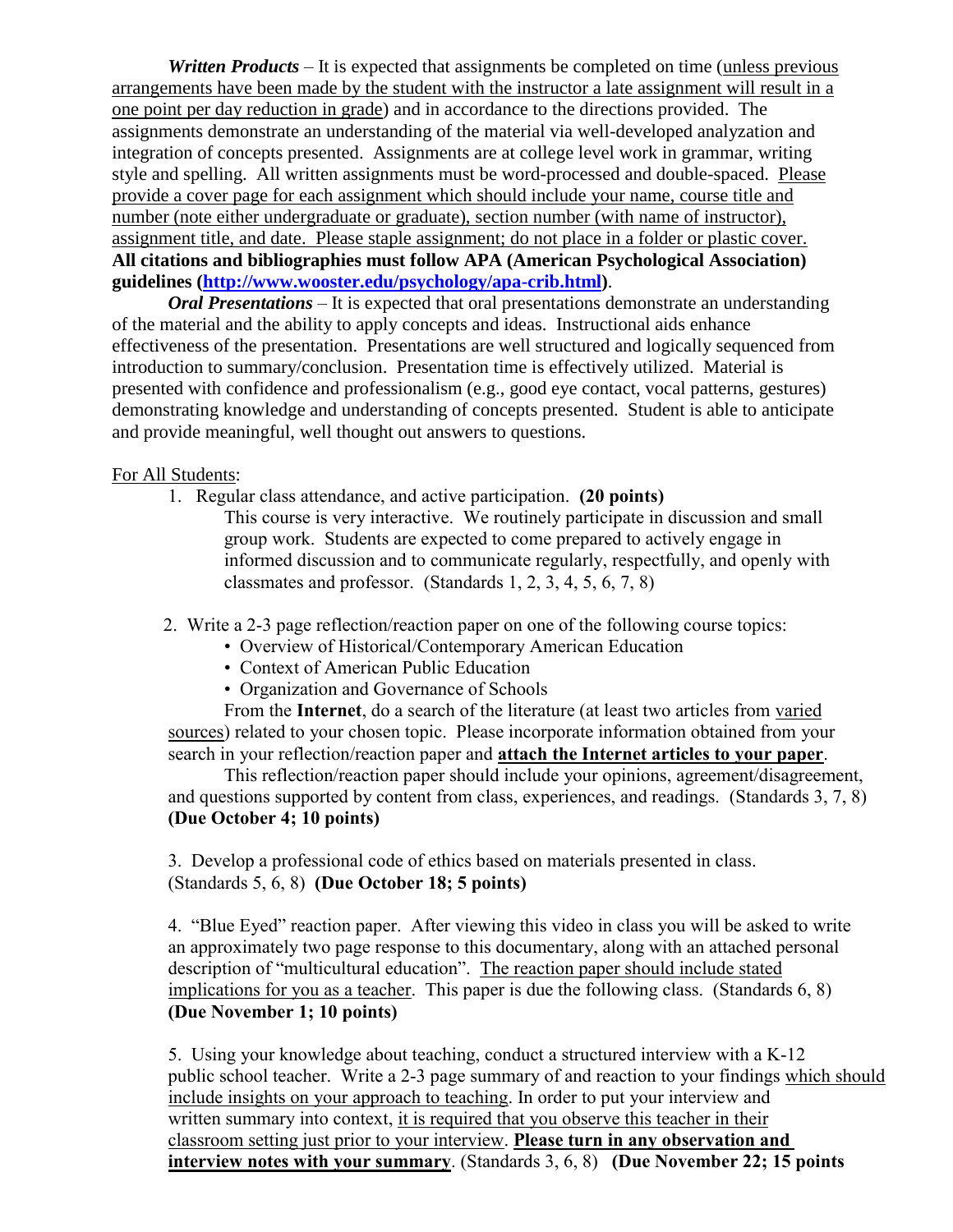6. Within a group, select an educational issue on which to prepare a

**10-15 minute** PowerPoint presentation. This presentation should state the subject matter clearly, identify and analyze all sides of the issue, and give the group members' position on the topic. You should prepare this presentation as though you are presenting it at a school board or District Accountability Committee meeting and could be from either a community perspective or the perspective of district teachers. Each individual in the group will prepare an annotated list of resources (approximately five sources) used for research. (Standards 1, 2, 3, 7, 8)

#### **Presentations on November 29 15 points Individual Annotated Bibliography 5 points**

#### 7. Final Exam **(Due December 13; 20 points)**

A take-home final case-study exam, reflecting the various topics and issues we have investigated throughout the course, will be given. (Standards 1, 2, 3, 4, 5, 6, 7, 8)

#### For Graduate Students:

- 1. Along with the PowerPoint presentation, the Masters Degree students will write an approximate 5 page paper related to the specific subject you presented within your presentation topic. This paper should include your opinions, agreements/disagreements, and questions supported from your research (using APA format). (Standards 1, 2, 3, 7, 8) **(Due at time of presentation; 15 points)**
- 2. *Socratic Seminar*: A Socratic Seminar is a focused dialogue amongst participants with the goal of informing the discussants and observers. Opinions must be supported by specific references from the **text** and readings from the **Internet**. The seminar is selfmoderating and students interact with each other, making statements and comments, and asking questions, if appropriate, about the content and/or another student's comments.

Each Masters Degree student will be required to prepare for and participate in a 45 minute Socratic Seminar. Following the seminar, the student will write a 2-3 page reflective paper focusing on the process used in the seminar. Please attach to your reflection paper a bibliography of the articles you used to prepare for the seminar.

A scoring rubric and video will be provided to students to support their preparation, performance, and written response in this area.

The number of Masters Degree students in class will determine Socratic Seminar presentation group size and topic. *Undergraduate students are welcome to participate!* Seminar topics include (with possible guided questions):

- 1. *No Child Left Behind Act of 2001 (NCLB)*:What are the major aspects of this legislative act? Does this educational initiative help or hurt public and private education? Will more federal oversight result in better academic results?
- 2. *Teacher Tenure*: What is meant by tenure? Is tenure sound educational policy? Does tenure protect incompetent teachers? Does tenure support critical thinking and intellectual inquiry (academic freedom)?
- 3. *School Choice – Charter Schools*: What is meant by the term "charter schools" and do they help reform public education? Does the charter school movement increase student segregation, and if so, in what forms? How does the formulation of charter schools impact church-state issues? What kind of financial impact, if any, do charter schools have on the public school district? (Standards 3, 4, 5, 6, 7, 8) **(Seminar dates are specified on the course syllabus. Reflective papers are due the following week by Masters Degree seminar participants. 25 points; Presentation = 20 points, Reflection = 5 points)**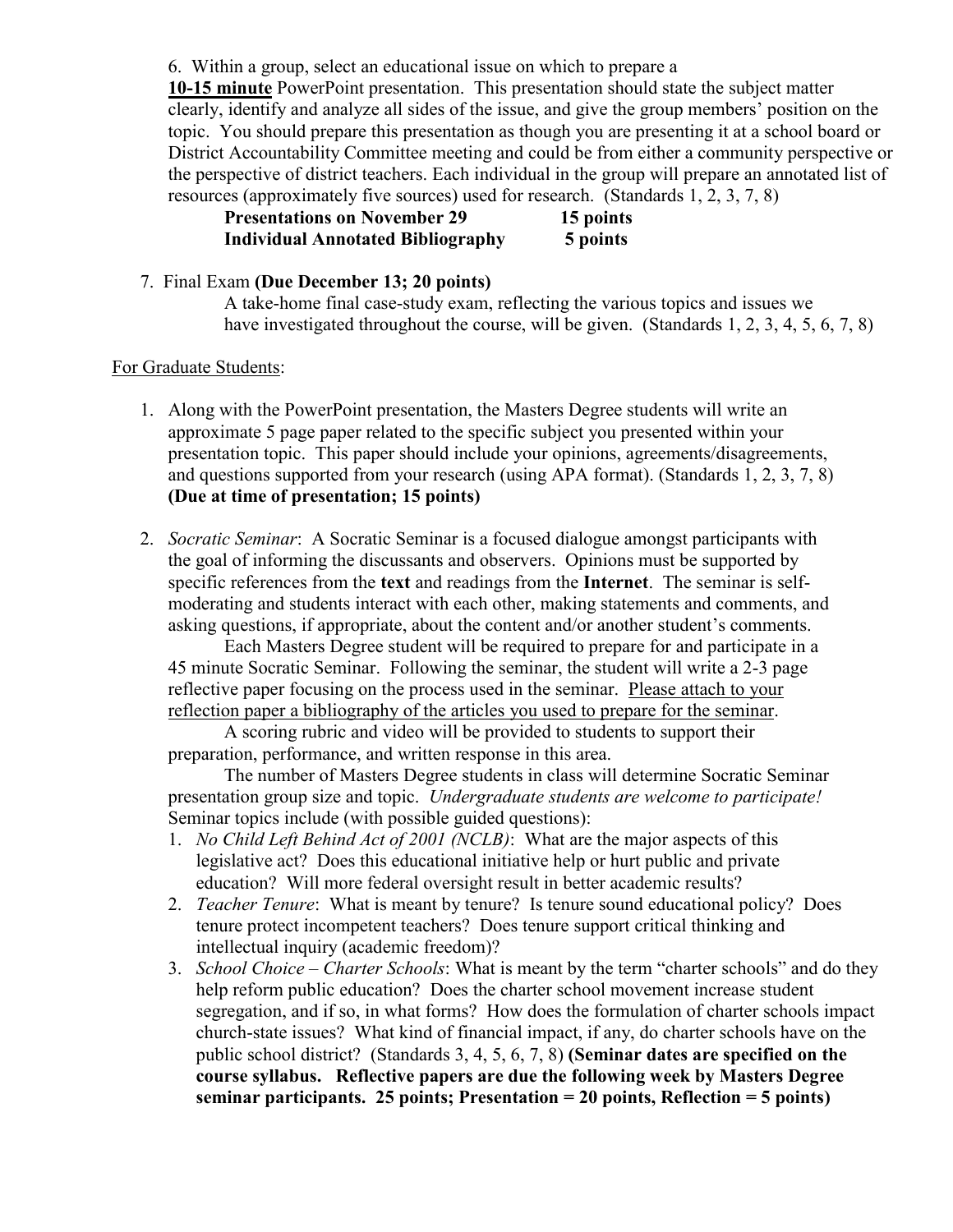#### *Evaluation*

Grades will be assigned as follows: Undergraduate Students:

| $77-79 = C+$    |                                    |
|-----------------|------------------------------------|
| $74-76 = C$ *   | * A grade lower than a C           |
| $70-73 = C$     | is unacceptable and the course     |
| $65-69 = D+$    | must be repeated or work improved. |
| Below $65 = F$  |                                    |
|                 |                                    |
| $109-111 = C+$  |                                    |
| $105-108 = C$ * | * A grade lower than a C           |
| $98-104 = C$    | is unacceptable and the course     |
| $95-97 = D+$    | must be repeated or work improved. |
| Below $97 = F$  |                                    |
|                 |                                    |

**Note:** Any course assignment that is not turned in will result in a final grade of Incomplete.

# *Course Schedule*

| <b>Topics</b>                                                                                                                                | <b>Readings</b>                                   |
|----------------------------------------------------------------------------------------------------------------------------------------------|---------------------------------------------------|
| Course Overview                                                                                                                              |                                                   |
| The Role of Public Education in<br>American Society – Historically<br>American Society – Currently                                           | Ch. 5<br>Ch. 2, pp. 58-68                         |
| No Class – Labor Day Holiday                                                                                                                 |                                                   |
| The Foundations of American Public Education<br>• Philosophical Roots                                                                        | Ch.6                                              |
| The Context of American Public Education<br>• Society<br>• Influences<br>• Changing Student Populations                                      | Ch.4                                              |
| • How Schools are Organized<br>• Governance Structures<br>• School Finance<br>• Emerging Issues<br><b>Reflection/Reaction Paper Due 10/4</b> | Ch. 7, 8                                          |
|                                                                                                                                              | The Organization and Governance of Public Schools |